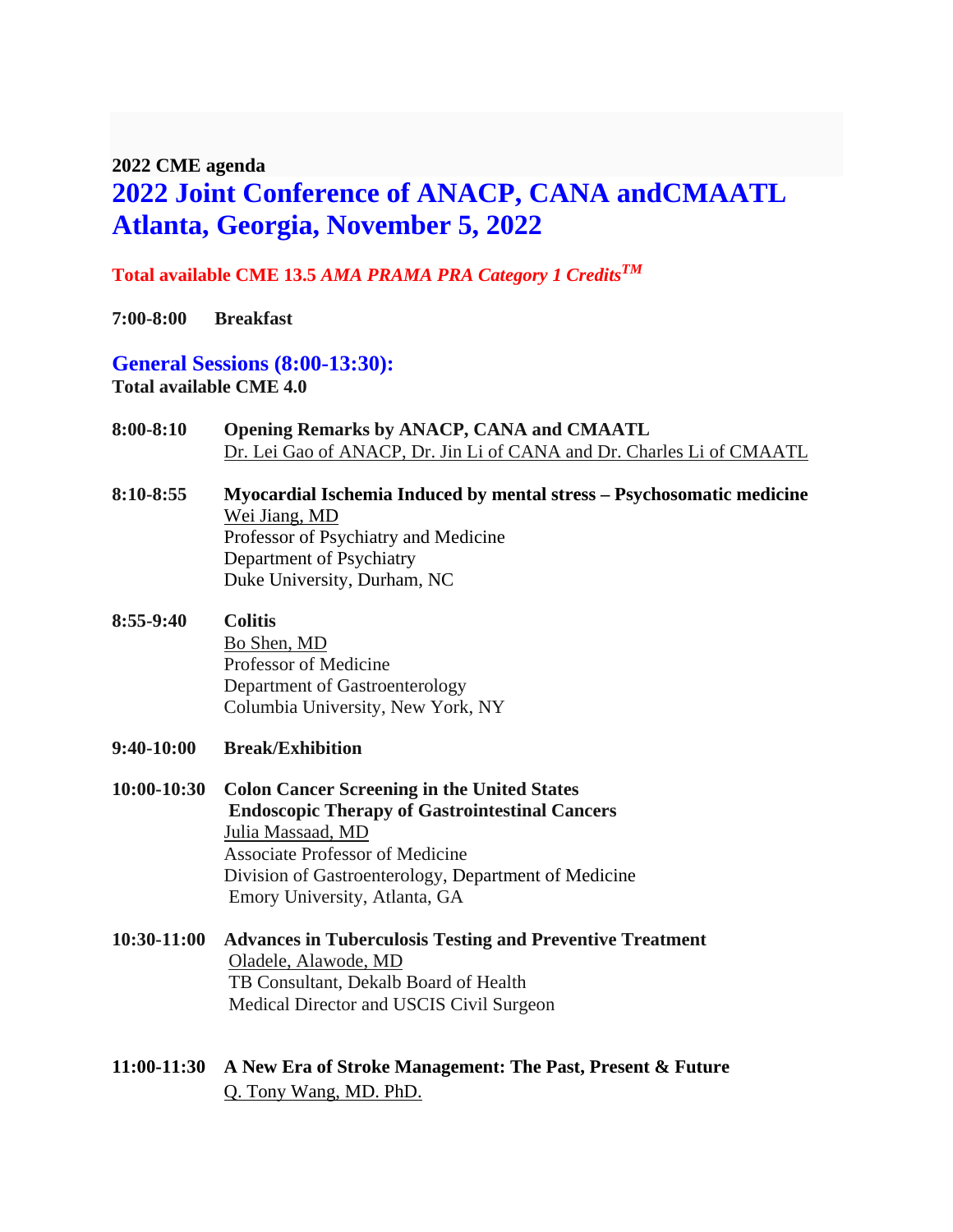Associate Professor of Neurology Director**,** Maimonides Comprehensive Stroke Center/NIR Fellowship Vice Chair of Neurology, SUNY Downstate Health Sciences University Brooklyn, NY

- **11:30-12:00 New Frontiers in Parkinson's Disease: From Genetics to the Clinic** Lin Zhang, MD. PhD. FAAN Professor of Neurology & Neurosurgery Department of Neurology & Neurosurgery UC Davis School of Medicine Sacramento, CA
- **Noon-12:30 Migraine Update and New Treatments** Jin Li, MD, Ph.D., FAAN, FAANEM, CANA President Associate Professor of Neurology Department of Neurology New York Medical College, Valhalla, NY
- **12:30 -13:00 Group Picture**
- **13:00-13:30 Lunch/Noon Lecture TBD**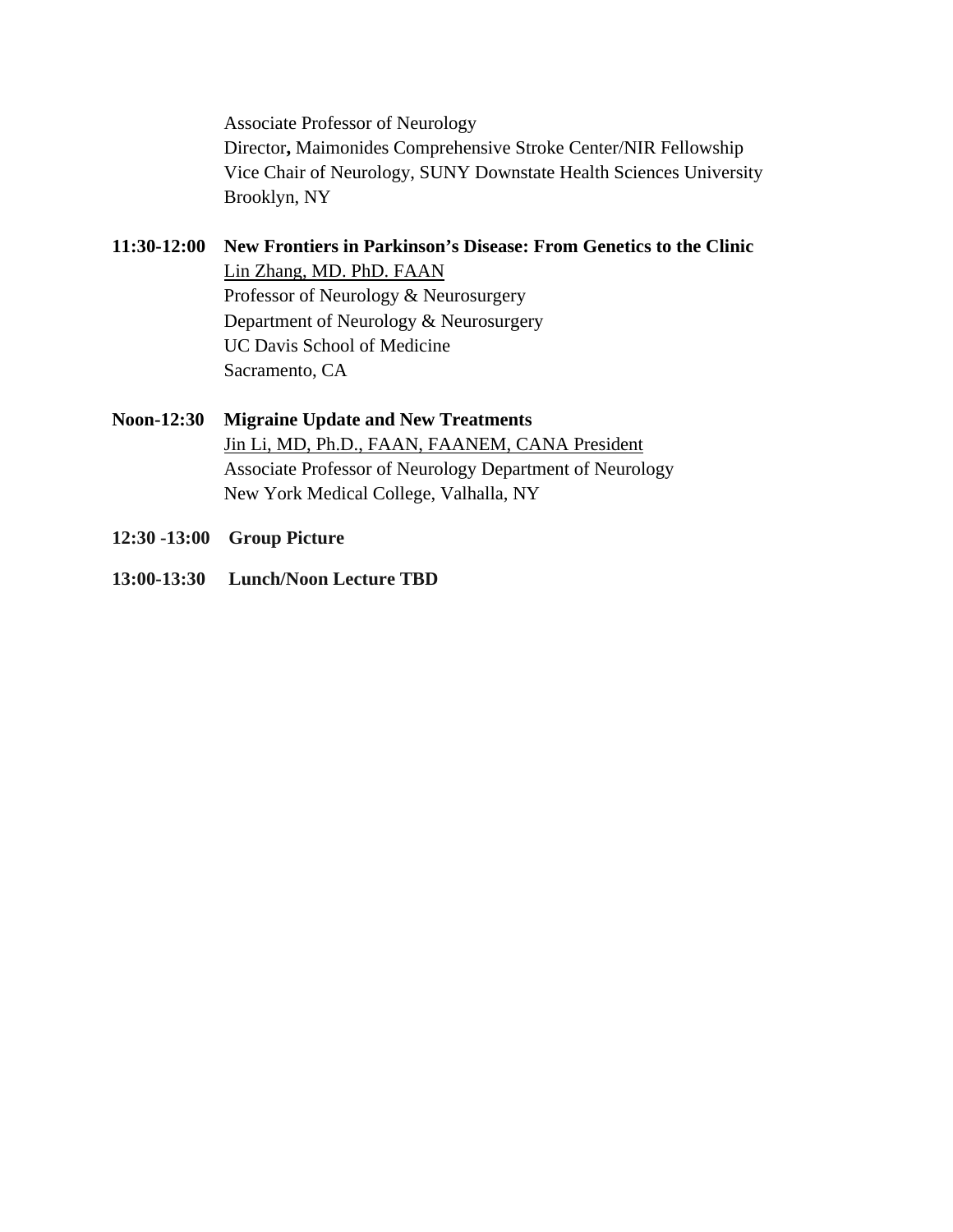## **RM 1 - CMAATL: Update in Oncology**

**Time: 13:30-16:00 Total available CME 2.0** 

- **13:30-14:00 Cancer Immunotherapy, the Past, Present and Future** David Chang, MD, PhD, FACP Virginia Oncology Associates, Hampton, VA
- **14:00-14:30 Updates on Lung Cancer** Bordoni, Rodolfo, MD Northside Hospital Cancer Institute, Atlanta, GA
- **14:30-15:00 Break/Exhibition**
- **15:00-15:30 Updates on Multiple Myeloma** Solh, Melhem M, MD The Blood and Marrow Transplant Program Northside Hospital, Atlanta, GA
- **15:30-16:00 Updates on Hepatitis D management** Enrique Martinez, MD Hepatology & Liver Transplantation Emory University Hospital Midtown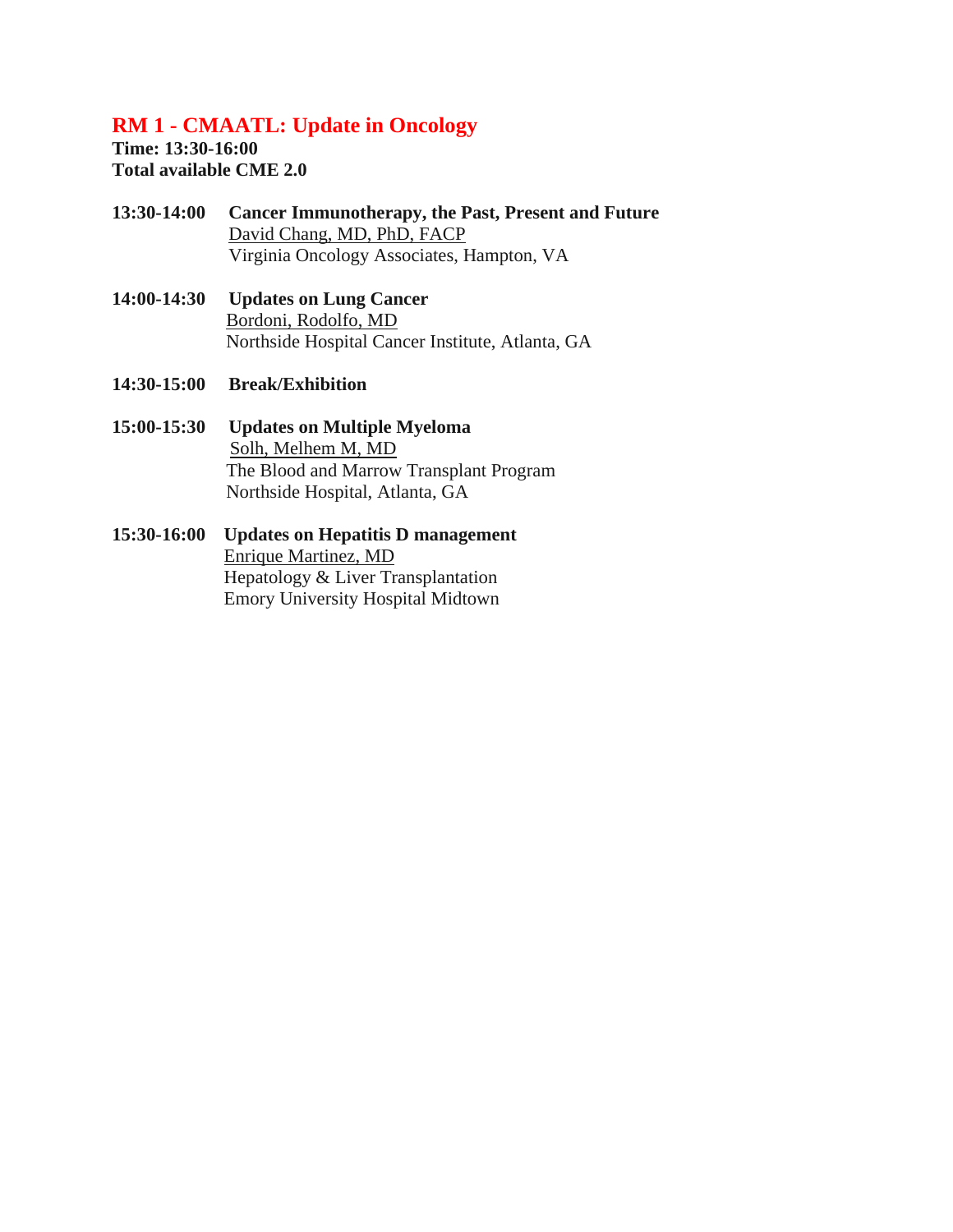## **RM2 -ANACP: Update in Internal Medicine**

**Time: 13:30-16:00 Total available CME 2.0** 

#### **13:30-14:00 Osteoporosis**

 Wuqiang Fan, MD, PhD Department of Endocrinology Massachusetts General Hospital, Boston, MA

- **14:00-14:30 Oncological Emergency** Faye Yin, MD RWJBarnabas Health, Somerville, NJ
- **14:30-15:00 Break/Exhibition**
- **15:00-15:30 Management of CAD post ISCHEMIA trial** Xiangke Huang, MD Assistant Professor Department of Cardiovascular Disease University of Tennessee College of Medicine, Chattanooga, TN
- **15:30-16:00 Advances in Face Thread Lift**  Zhengxiang Wang, MD Wang Eye Clinic, Atlanta, GA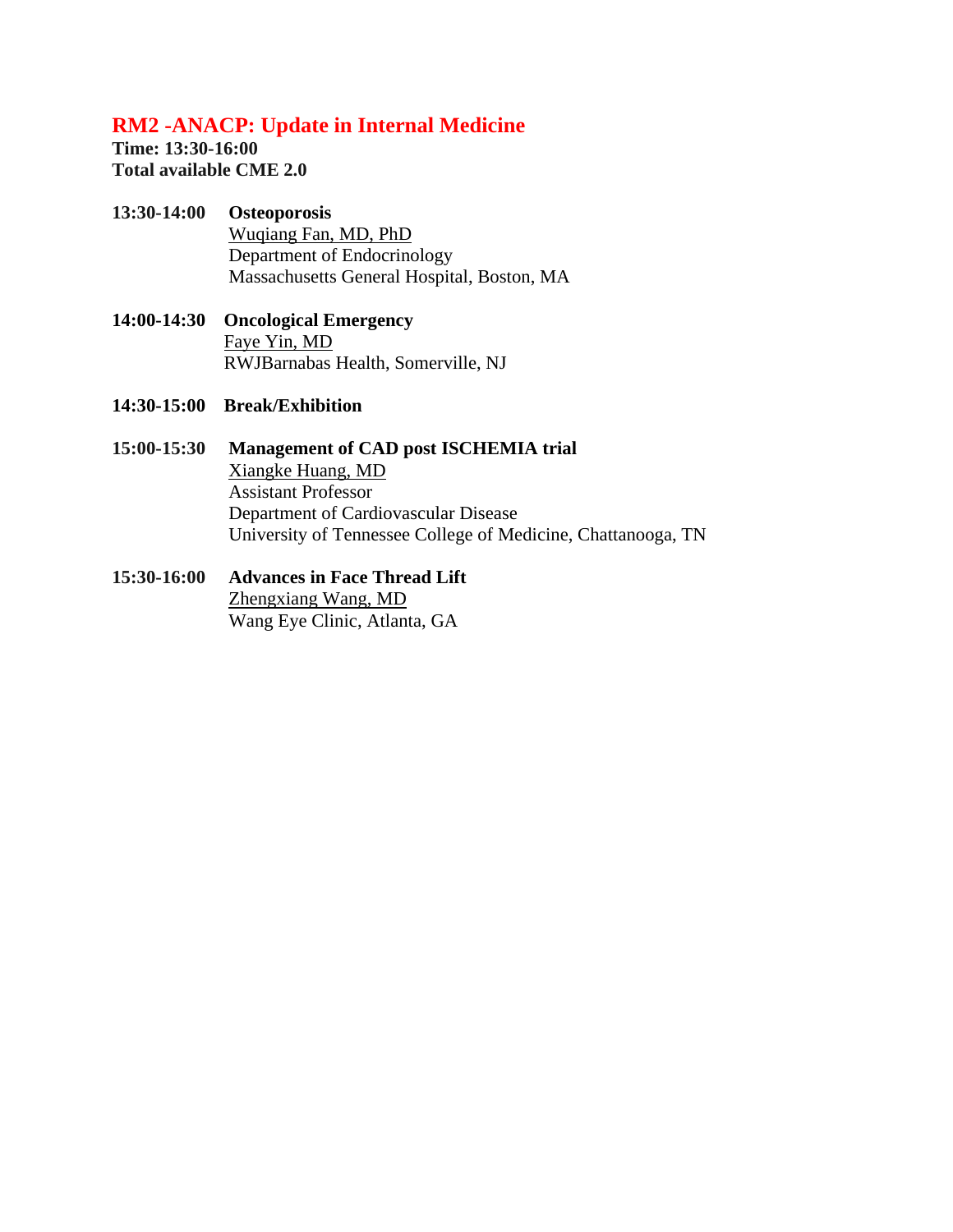**RM 3 – Resident/fellow case presentation and panel discussion Time: 13:30-16:00 TBD**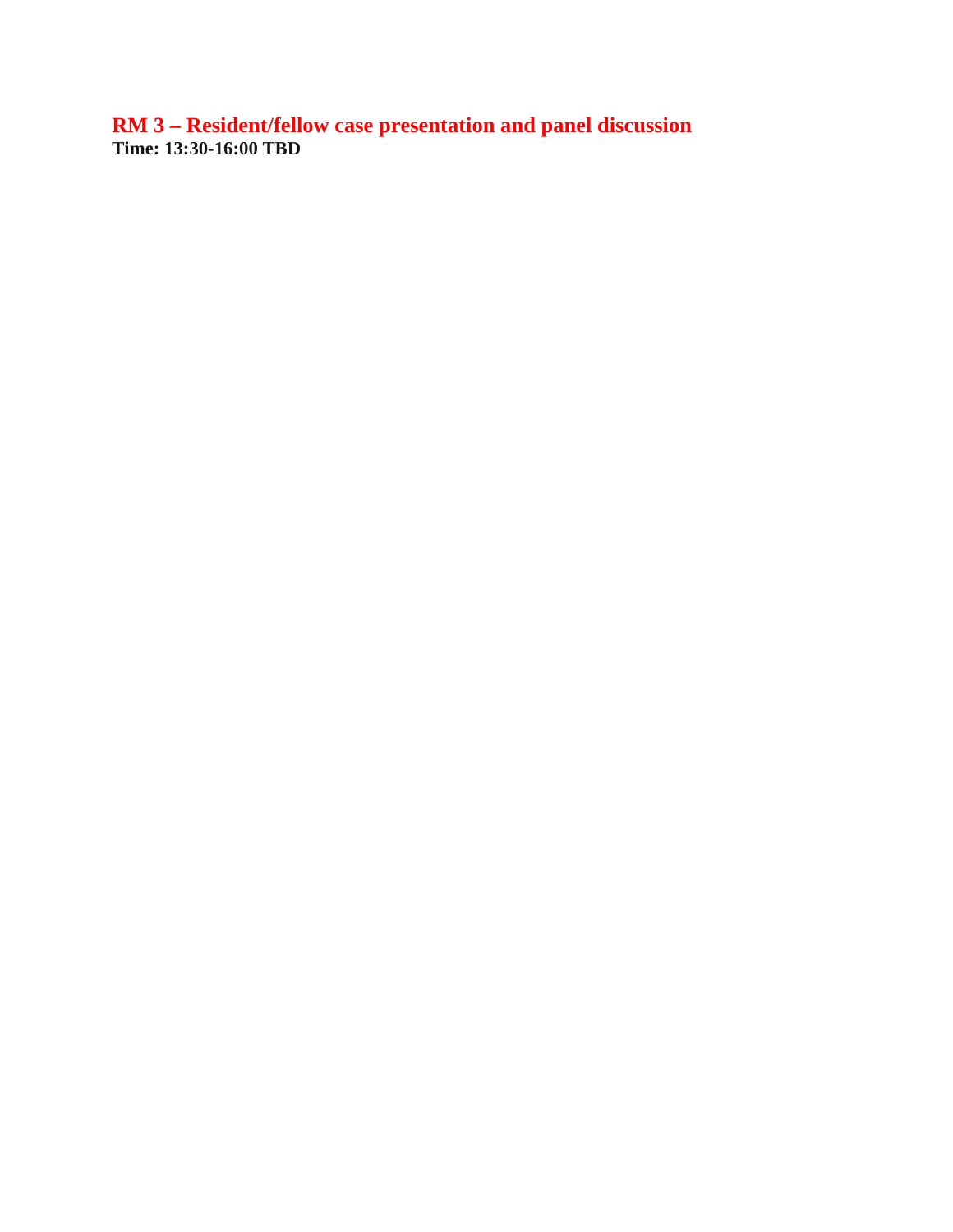# **RM 4 --CANA: Update in Neurology**

**Time: 13:30-16:00 Total available CME 2.5**

| 13:00-13:30       | <b>Updates on Myasthenia Gravis</b>                                  |
|-------------------|----------------------------------------------------------------------|
|                   | Yuebing Li, MD., PhD.                                                |
|                   | Department of Neurology, Cleveland Clinic Foundation, Cleveland, OH  |
| 13:30-14:00       | <b>Management Challenges in Multiple Sclerosis</b>                   |
|                   | Huijuan Zhang, MD. PhD.                                              |
|                   | Providence Healthcare, Kadlec Neuroscience Center, Richland, WA      |
| 14:00-14:30       | <b>Assessment of Daytime Sleepiness</b>                              |
|                   | Jingzi Shang, MD. PhD.,                                              |
|                   | Neurology & Sleep Medicine, Wellstar West, GA                        |
| 14:30-15:00       | <b>Brief Introduction to Dysautonomia</b>                            |
|                   | Ge Xiong, MD., PhD.                                                  |
|                   | Assistant Clinical Professor, Department of Neurology                |
|                   | UC Davis School of Medicine, Sacramento, CA                          |
| 15:00-15:30       | Drug Resistant Epilepsy: Update in 2022- New Drug vs. Device         |
|                   | Ning Zhong, MD., PhD                                                 |
|                   | <b>Assistant Professor, Department of Neurology</b>                  |
|                   | California North State University                                    |
|                   | Director, Kaiser Permanente North Valle Epilepsy Program             |
|                   | Regional Co-Director, Kaiser Permanente Northern California Epilepsy |
|                   | Center                                                               |
| 15: 30-16:30      | <b>Neurology Resident and Fellow Presentation (TBD)</b>              |
| <b>Moderator:</b> | JinJun Luo, MD, PhD, FAAN, FAANEM                                    |
|                   | Professor of Neurology, Department of Neurology                      |
|                   | Lewis Katz School of Medicine, Temple University, Philadelphia, PA   |
|                   | Dongming, Cai, MD, PhD.                                              |
|                   | Associate Professor of Neurology, Department of Neurology            |
|                   | Icahn School of Medicine Mount Sinai, New York, NY                   |
|                   | 08:00-17:30 Workshop for Autonomic Nerve Testing/Billing (CME 1.0)   |
|                   | Qing Ni, MD.                                                         |
|                   | Qing Ni Newman Neurology, Newman, GA                                 |
|                   | Lan Qin, MD                                                          |
|                   | Professor of Neurology, Department of Neurology                      |
|                   | University of Massachusetts, Worcester, MA                           |
| 08:00-17:30       | Workshop for Portable EEG/EMG/Ultrasound Guidance (CME 1.0)          |
|                   | William Tung, MD.                                                    |
|                   | Advanced Neurology Center, Atlanta, GA                               |
|                   |                                                                      |